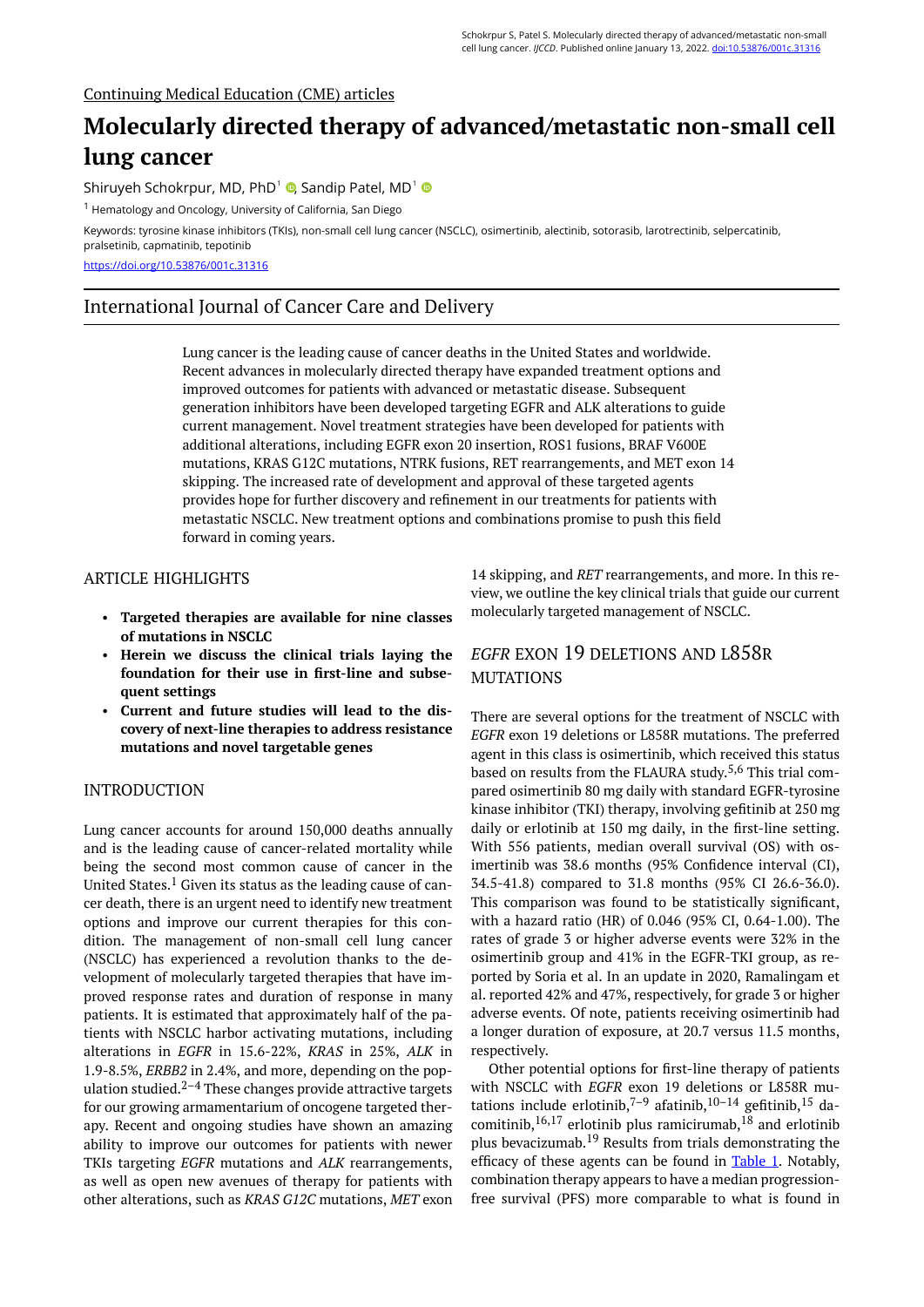the FLAURA study, with erlotinib 150 mg daily plus ramucirumab showing a 19.4 month (95% CI, 15.4-21.6) median PFS compared to 12.4 months (95% CI, 0.46-0.76) for erlotinib.<sup>18</sup> This was statistically significant, with a HR of 0.59 (95% CI, 0.46-0.76) and p<0.0001. Serious adverse effects were more likely in the combination group, with 29% versus 21% experiencing these, respectively. Median overall survival data for this study has not yet been reported.

## *EGFR* EXON 20 INSERTION

A couple recent studies have led to the accelerated approvals of amivantamab and mobocertinib for the treatment of NSCLC with *EGFR* exon 20 insertion. The phase I CHRYSALIS study treated patients who progressed following platinum chemotherapy with amivantamab 1400 mg weekly for the first four weeks, followed by the same dose every two weeks.<sup>20</sup> This study showed an ORR of 40% (95% CI, 29-51) and a median PFS of 8.3 months (95% CI, 6.5-10.9). Median OS was 22.8 months (95% CI, 14.6-NR). Grade 3 or higher adverse events were experienced by 35% of the safety population and 39% of those treated with the recommended phase 2 dose. Infusion-related reactions were common but generally isolated to the first two doses of treatment and can be managed with premedication and lowering of infusion rate.

Zhou et al. recently reported the results of a pooled phase I/II study evaluating the efficacy of mobocertinib 160 mg daily in patients with platinum-pretreated NSCLC and *EGFR* exon 20 insertion.<sup>21</sup> These patients showed an ORR of 28% (95% CI, 20-37), and a median PFS of 7.3 months (95% CI, 5.5-9.2). The median OS for this group was 24.0 months (95% CI, 14.6-28.8). Grade 3 or higher adverse events were experienced in 69% of patients.

#### *ALK* FUSION

Several second- and further-generation TKIs have demonstrated efficacy in NSCLC with *ALK* fusions, leading to no defined preferred agent. The ALEX study evaluating alectinib 600 mg BID in the first-line setting in patients with *ALK* fusions has demonstrated an impressive overall survival on this therapy, with the median not reached, compared to 57.4 months (95% CI, 34.6-NR) with crizotinib 250 mg BID. $^{22,23}$  The HR for this comparison was 0.67 (95%) CI, 0.46-0.98). The ORR was 82.9% (95% CI, 76.0-88.5) in patients receiving alectinib compared to 75.5% (95% CI, 67.8-82.1), though this difference was not found to be statistically significant. The median PFS did show a statistically significantly improved median PFS at 34.8 months (95% CI, 17.7-NE) compared to 10.9 months (95% CI, 9.1-12.9). The HR for this comparison was 0.43 (95% CI, 0.32-0.58), with p<0.0001. The frequency of grade 3 or higher adverse events were reported by Peters et al. as 41%

with alectinib and 50% with crizotinib in 2017. In a 2020 update, Mok et al. reported similar rates between the groups, at 52.0% for alectinib and 56.3% for crizotinib.

The ALTA-1L study compared brigatinib 180 mg daily to crizotinib 250 mg BID in first-line treatment with patients with *ALK* fusions.<sup>24,25</sup> This study demonstrated an ORR of 74% (95% CI, 66-81) for brigatinib compared to 62% (95% CI, 53-70) for crizotinib. This was statistically significant, with a HR of 1.73 (95% CI, 1.04-2.88). Brigatinib had a median PFS of 24.0 months (95% CI, 18.5-NR) compared to 11 months (95% CI, 9.2-12.9) with crizotinib. Median OS has been reported as a HR of 0.92 (95% CI, 0.57-1.47), with a lack of statistical significance, given p=0.771. Patients experienced grade 3 or higher adverse events at a rate of 73% in the brigatinib group and 61% in the crizotinib group.

Provocative findings have been reported from the CROWN study, in particular for patients with CNS metastasis.<sup>26</sup> Lorlatinib 100 mg daily was compared to crizotinib 250 mg BID. The ORR with lorlatinib was 76% (95% CI, 68-83) compared to 58% (95% CI, 49-66) for crizotinib. This comparison has an OR of 2.25 (95% CI, 1.35-3.89). The median PFS for lorlatinib was not reached and 9.3 months (95% CI, 7.6-11.1) for crizotinib. This difference was statistically significant, with a HR of 0.28 and p<0.001. Median OS has not yet been reported, but the investigators did report a HR of 0.72 (95% CI, 0.41-1.25) for this metric. Grade 3 or higher adverse effects occurred in 72% of lorlatinib patients and 56% of crizotinib patients. [Table 2](#page-3-0) serves to summarize these and subsequent studies discussed leading to the approval of targeted agents for molecularly altered NSCLC.

## *ROS1* FUSION

Results from several phase I and II studies have guided the management of NSCLC with *ROS1* fusion. Dziadziuszko et al. summarized three such studies which explored the response of patients who were ROS1-inhibitor naive to entrectinib  $\geq 600$  mg daily.<sup>27</sup> Patients who received this treatment had an ORR of 67.1% (95% CI, 59.3-74.3). Median PFS was 15.7 months (95% CI, 11.0-21.1). median OS was immature at the time of publication.

The PROFILE 1001 study evaluated the use of crizotinib 250 mg BID in ROS1-inhibitor naive patients.<sup>28,29</sup> The ORR in this population was 72% (95% CI, 58-83). The patients had a 19.3 month (95% CI, 15.2-39.1) median PFS and median OS of 51.4 months (29.3-NR). Grade 3 adverse effects were experienced by 36% of these patients.

Lim et al. evaluated ceritinib 750 mg daily in ROS1-inhibitor naive patients with *ROS1*-rearranged NSCLC.<sup>30</sup> The ORR in this cohort was 62% (95% CI, 45-77). The median PFS in this group was 9.3 months (95% CI, 0-22). The median OS was 24 months (95% CI, 5-43). Grade 3 or higher adverse events affected 37% of patients in this study.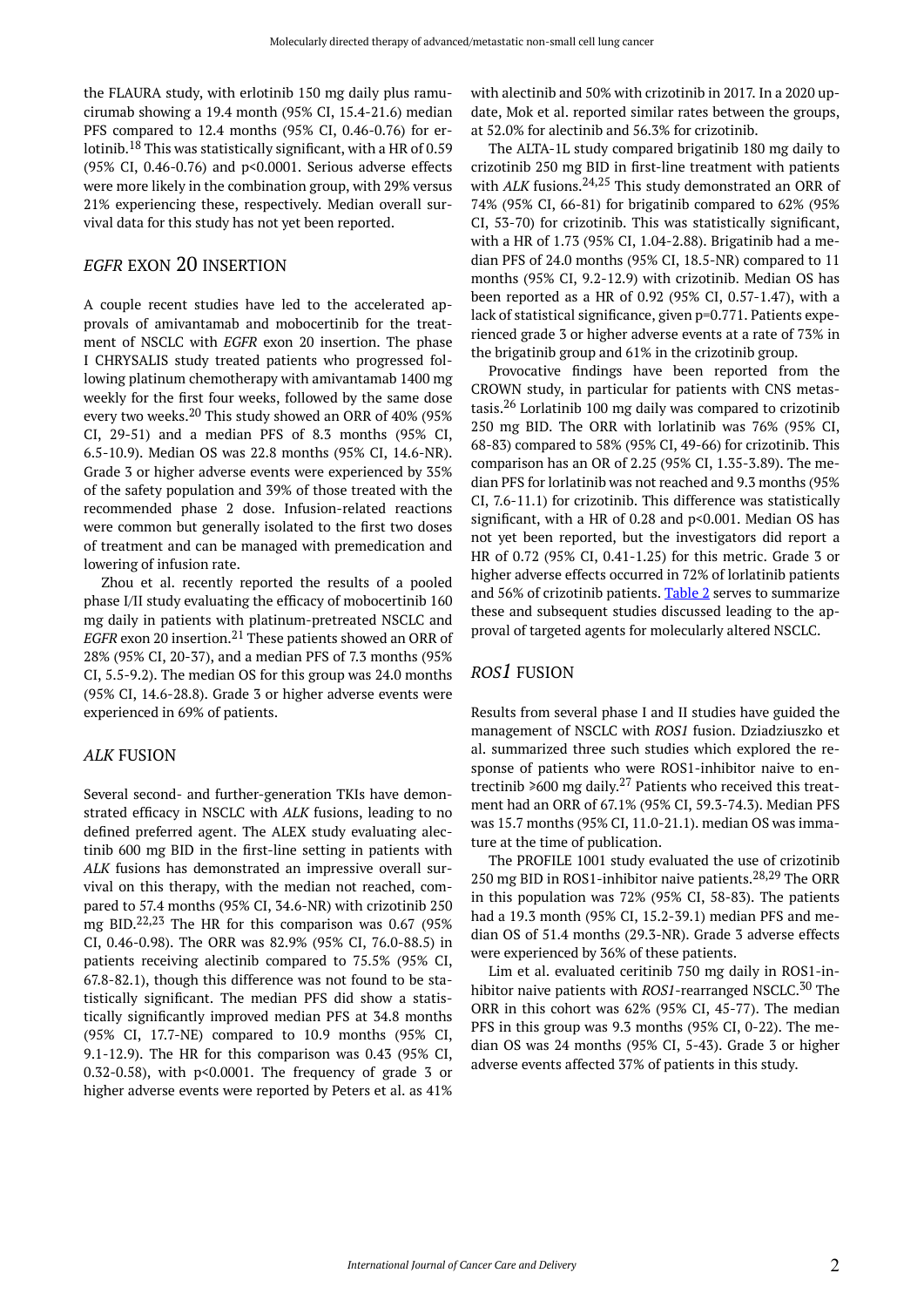**Table 1. Summary of select clinical trials of targeted agents for** *EGFR* **alterations** 

|                                                     | Study or<br>studies               | Phase        | Line                   | Treatment                                                                                                      | # of<br>patients | <b>ORR (95% CI)</b>                                               | PFS (months) (95% CI)                                                                | OS (months) (95% CI)                                                                |
|-----------------------------------------------------|-----------------------------------|--------------|------------------------|----------------------------------------------------------------------------------------------------------------|------------------|-------------------------------------------------------------------|--------------------------------------------------------------------------------------|-------------------------------------------------------------------------------------|
| <b>EGFR</b><br>exon 19<br>deletion,<br><b>L858R</b> | FLAURA <sup>5,6</sup>             | III          | First                  | Osimertinib 80 mg daily vs. standard EGFR-<br><b>TKI</b>                                                       | 556              | 80% (75-85) vs. 76%<br>(70-81), OR 1.27<br>$(0.85-1.90)$ , p=0.24 | 18.9 (15.2-21.4) vs. 10.2<br>$(9.6 - 11.1)$ , HR 0.46<br>$(0.37 - 0.57)$ , p < 0.001 | 38.6 (34.5-41.8) vs. 31.8<br>$(26.6 - 36.0)$ , HR 0.80<br>$(0.64 - 1.00)$ , p=0.046 |
|                                                     | OPTIMAI <sup>7,8</sup>            | Ш            | First                  | Erlotinib 150 mg daily vs. carboplatin AUC 5<br>D1 and gemcitabine 1000 mg/m^2 D1, D8 of<br>21 day cycle       | 165              | 83% vs. 36%,<br>p<0.0001                                          | 13.1 (10.58-16.53) vs. 4.6<br>(4.21-5.42), HR 0.16<br>$(0.10 - 0.26)$ , p < 0.0001   | 22.8 vs. 27.2, HR 1.19,<br>p=0.2663                                                 |
|                                                     | EURTAC <sup>9</sup>               | III          | First                  | Erlotinib 150 mg daily vs. chemotherapy                                                                        | 173              | 64% vs. 18%                                                       | $9.7(8.4-12.3)$ vs. 5.2<br>(4.5-5.8), HR 0.37<br>$(0.25 - 0.54)$ , p < 0.0001        | 19.3 (14.7-26.8) vs. 19.5<br>(16.1-not assessable), HR<br>1.04 (0.64-1.68), p=0.87  |
|                                                     | LUX-Lung<br>310,12                | III          | First                  | Afatinib 40 mg daily vs. cisplatin plus<br>pemetrexed                                                          | 345              | 56% vs. 23%                                                       | 11.1 vs. 6.9. HR 0.58<br>$(0.43 - 0.78)$ , p=0.001                                   | 28.2 (24.6-33.6) vs. 28.2<br>(20.7-33.2), HR 0.88<br>$(0.66 - 1.17)$ , p=0.39       |
|                                                     | LUX-Lung<br>$6^{11,12}$           | III          | First                  | Afatinib 40 mg daily vs. cisplatin plus<br>gemcitabine                                                         | 364              | 66.9% vs. 23.0%,<br>p<0.001                                       | 11.0 (9.7-13.7) vs. 5.6<br>$(5.1 - 6.7)$ . HR 0.28<br>$(0.20 - 0.39)$ , p < 0.0001   | 23.1 (20.4-27.3) vs. 23.5<br>(18.0-25.6), HR 0.93<br>$(0.72 - 1.22)$ , p=0.61       |
|                                                     | LUX-Lung<br>713,14                | $\mathbf{H}$ | First                  | Afatinib 40 mg daily vs. gefitinib 250 mg daily                                                                | 319              | 70% vs. 56%, OR<br>1.873 (1.176-2.985).<br>p=0.0083               | 11.0 (0.6-12.9) vs. 10.9<br>(9.1-11.5), HR 0.73<br>$(0.57 - 0.95)$ , p=0.017         | 27.9 vs. 24.5. HR 0.86<br>$(0.66 - 1.12)$ , p=0.2580                                |
|                                                     | Patil et al. <sup>15</sup>        | III          | First                  | Gefitinib 250 mg daily vs. pemetrexed 500<br>mg/m^2 and carboplatin AUC5 followed by<br>pemetrexed maintenance | 290              | 63.5% vs. 45.3%,<br>$p = 0.003$                                   | 8.4 (6.3-10.5) vs. 5.6<br>$(4.2 - 7.0)$ , HR 0.66<br>$(0.513 - 0.851)$ , p=0.001     | 18 (15.2-20.8) vs. 22.6<br>$(18.6 - 26.6)$ , HR 0.78<br>$(0.56 - 1.09)$ , p=0.133   |
|                                                     | <b>ARCHER</b><br>105016,17        | Ш            | First                  | Dacomitinib 45 mg daily vs. gefitinib 250 mg<br>daily                                                          | 452              | 75% (69-80) vs. 72%<br>(65-77), p=0.4234                          | 14.7 (11.1-16.6) vs. 9.2<br>(9.1-11.0), HR 0.59<br>$(0.47 - 0.74)$ , p < 0.0001      | 34.1 (29.5-39.8) vs. 27.0<br>(24.4-31.6), HR 0.748<br>$(0.591 - 0.947)$ , p=0.0155  |
|                                                     | RELAY <sup>18</sup>               | III          | First                  | Erlotinib 150 mg daily plus ramucirumab 10<br>mg/kg every 2 weeks vs. placebo plus<br>erlotinib 150 mg daily   | 449              | 76% (71-82) vs. 75%<br>(69-80), p=0.741                           | 19.4 (15.4-21.6) vs. 12.4<br>(11.0-13.5), HR 0.59<br>$(0.46 - 0.76)$ , p < 0.0001    |                                                                                     |
|                                                     | NEJ02619                          | Ш            | First                  | Erlotinib 150 mg daily plus bevacizumab 15<br>mg/kg every 3 weeks vs. erlotinib 150 mg<br>daily                | 228              | 72% (63.1-80.4) vs.<br>66% (56.5-74.7),<br>$p = 0.31$             | 16.9 (14.2-21.0) vs. 13.3<br>$(11.1 - 15.3)$ , HR 0.605<br>(0.417-0.877), p=0.016    |                                                                                     |
| <b>EGFR</b><br>exon 20<br>insertion                 | CHRYSALIS <sup>20</sup>           | $\mathbf{I}$ | Second                 | Amivantamab 1400 mg weekly for the first<br>four weeks, then every two weeks                                   | 81               | 40% (29-51)                                                       | $8.3(6.5-10.9)$                                                                      | 22.8 (14.6-NR)                                                                      |
|                                                     | PPP plus<br>EXCLAIM <sup>21</sup> | 1/11         | Platinum<br>pretreated | Mobocertinib 160 mg daily                                                                                      | 114              | 28% (95% CI, 20-37)                                               | $7.3(5.5-9.2)$                                                                       | 24.0 (14.6-28.8)                                                                    |

<span id="page-2-0"></span>ORR: Objective response rate CI: Confidence interval PFS: Progression-free survival OS: Overall survival TKI: Tyrosine kinase inhibitor OR: Odds ratio HR: Hazard ratio AUC: Area under the curve NR: Not reached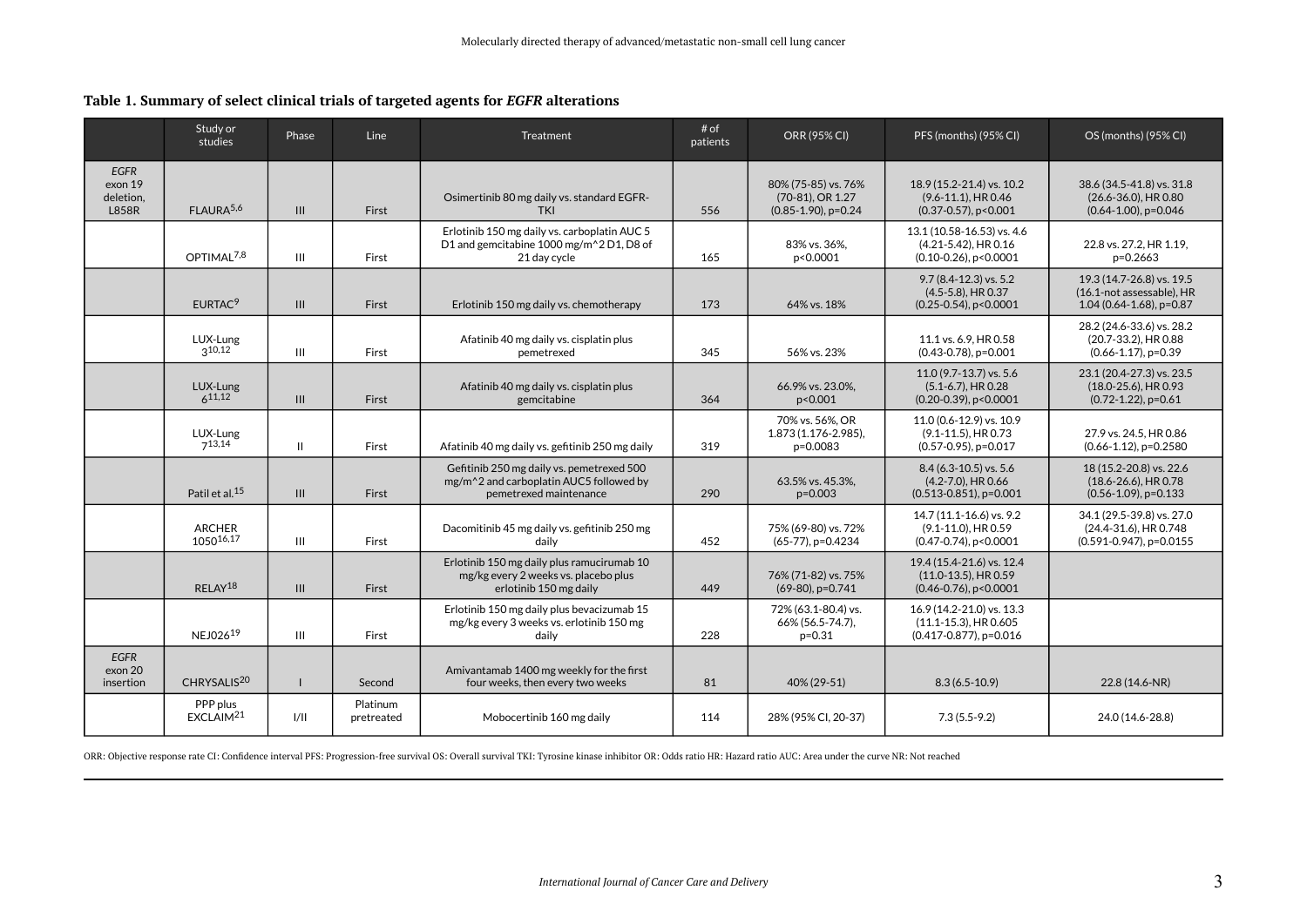|  |  | Table 2. Summary of select clinical trials of targeted agents with approved molecularly targeted indications in NSCLC |
|--|--|-----------------------------------------------------------------------------------------------------------------------|
|--|--|-----------------------------------------------------------------------------------------------------------------------|

<span id="page-3-0"></span>

|                             | Study or studies                              | Phase          | Line                                                                               | <b>Treatment</b>                                            | # of patients                                  | <b>ORR (95% CI)</b>                                                       | PFS (months) (95% CI)                                                               | OS<br>(months)<br>(95% CI)                                 |
|-----------------------------|-----------------------------------------------|----------------|------------------------------------------------------------------------------------|-------------------------------------------------------------|------------------------------------------------|---------------------------------------------------------------------------|-------------------------------------------------------------------------------------|------------------------------------------------------------|
| <b>ALK</b><br>fusion        | ALE $X^{22,23}$                               | $\mathbf{III}$ | ALK inhibitor naiive                                                               | Alectinib 600<br>mg BID vs.<br>crizotinib 250<br>mg BID     | 303                                            | 82.9% (76.0-88.5) vs. 75.5%<br>$(67.8 - 82.1)$ , p=0.09                   | 34.8 (17.7-NE) vs. 10.9<br>$(9.1 - 12.9)$ , HR 0.43<br>$(0.32 - 0.58)$ , p < 0.0001 | NR vs. 57.4<br>$(34.6-NR)$ ,<br>HR 0.67<br>$(0.46 - 0.98)$ |
|                             | ALTA-1L <sup>24,25</sup>                      | $\mathbf{III}$ | ALK inhibitor naiive                                                               | Brigatinib 180<br>mg daily vs.<br>crizotinib 250<br>mg BID  | 275                                            | 74% (66-81) vs. 62% (53-70), OR<br>1.73 (1.04-2.88), p=0.0342             | 24.0 (18.5-NR) vs. 11<br>$(9.2 - 12.9)$ , HR 0.49<br>$(0.35 - 0.68)$ , p < 0.0001   | HR 0.92<br>$(0.57 - 1.47)$ ,<br>$p = 0.771$                |
|                             | CROWN <sup>26</sup>                           | $\mathbf{III}$ | First                                                                              | Lorlatinib 100<br>mg daily vs.<br>crizotinib 250<br>mg BID  | 296                                            | 76% (68-83) vs. 58% (49-66),<br>OR 2.25 (1.35-3.89)                       | NR (NR-NR) vs. 9.3<br>$(7.6 - 11.1)$ , HR 0.28<br>$(0.19 - 0.41)$ , p < 0.001       | HR 0.72<br>$(0.41 - 1.25)$                                 |
| ROS1<br>fusion              | ALKA-372-001,<br>STARTRK-1,<br>STARTRK-227    | 1/11           | ROS1 inhibitor naiive                                                              | Entrectinib<br>$\geq$ 600 mg daily                          | 161                                            | 67.1% (59.3-74.3)                                                         | 15.7 (11.0-21.1)                                                                    |                                                            |
|                             | PROFILE 100128,29                             |                | ROS1 inhibitor naiive                                                              | Crizotinib 250<br>mg BID                                    | 53                                             | 72% (58-83)                                                               | 19.3 (15.2-39.1)                                                                    | 51.4<br>$(29.3-NR)$                                        |
|                             | Lim et al. $30$                               | $\mathbf{H}$   | ROS1 inhibitor naiive<br>(except 2)                                                | Ceritinib 750<br>mg daily                                   | 32                                             | 62% (45-77)                                                               | $9.3(0-22)$                                                                         | $24(5-43)$                                                 |
| <b>BRAF</b><br><b>V600E</b> | Planchard et al. <sup>31</sup>                | $\mathbf{II}$  | First                                                                              | Dabrafenib<br>150 mg BID<br>and<br>trametinib 2<br>mg daily | 36                                             | 64% (46-79)                                                               | 14.6 (7.0-22.1)                                                                     | 24.6<br>$(12.3-NE)$                                        |
| <b>KRAS</b><br>G12C         | CodeBreaK10032,33                             | $\mathbf{H}$   | Patients progressed<br>following<br>immunotherapy and/or<br>platinum-based therapy | Sotorasib 960<br>mg daily                                   | 126                                            | 37.1% (28.6-46.2)                                                         | $6.8(5.1-8.2)$                                                                      | 12.5<br>$(10.0-NE)$                                        |
| NTRK1/<br>2/3<br>fusion     | NAVIGATE and<br>NCT0212291334,35              | 1/11           | Heavily pretreated                                                                 | Larotrectinib<br>100 mg BID                                 | 20                                             | 73% (45-92)                                                               |                                                                                     | 40.7<br>$(17.2-NE)$                                        |
|                             | ALKA-372-001.<br>STARTRK-1,<br>STARTRK-234,36 | 1/11           | TRK-inhibitor naïve                                                                | Entrectinib,<br>varying doses                               | 10 with NSCLC                                  | 70% (35-93)                                                               |                                                                                     | 21<br>$(14.9-NE)$<br>for all 54<br>patients                |
| <b>RET</b><br>fusion        | LIBRETTO <sup>37</sup>                        | 1/11           | First and post-platinum<br>treatment                                               | Selpercatinib<br>160 mg BID                                 | 39 treatment naïve and<br>105 platinum-treated | 85% (70-94) in treatment naïve<br>and 64% (54-73) in platinum-<br>treated | 16.5 (13.7-NE) in<br>platinum-treated patients                                      |                                                            |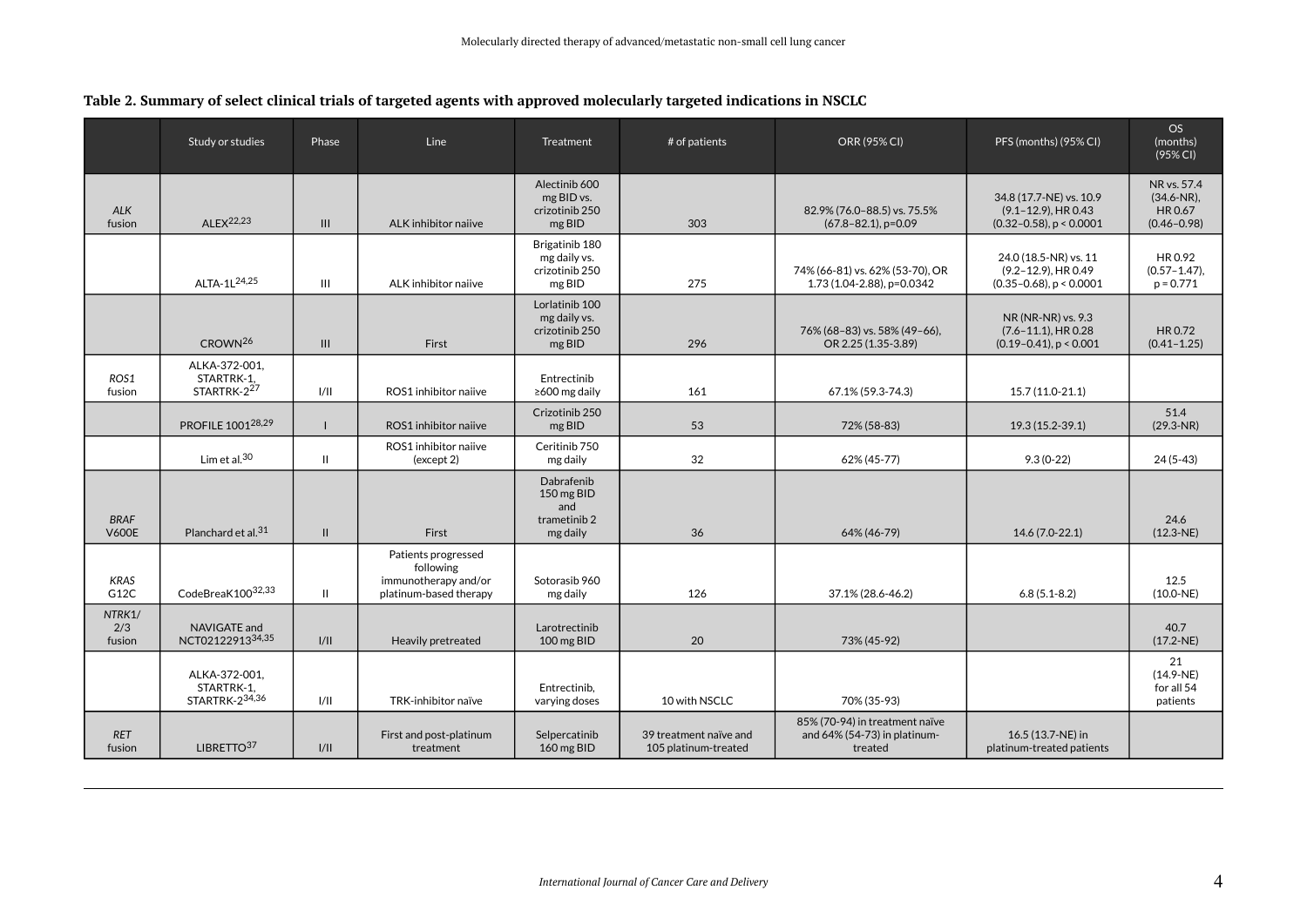|                                   | Study or studies       | Phase | <b>Line</b>                                  | <b>Treatment</b>            | $#$ of patients                                                                       | ORR (95% CI)                                                                                               | PFS (months) (95% CI)                                                                        | <b>OS</b><br>(months)<br>(95% CI) |
|-----------------------------------|------------------------|-------|----------------------------------------------|-----------------------------|---------------------------------------------------------------------------------------|------------------------------------------------------------------------------------------------------------|----------------------------------------------------------------------------------------------|-----------------------------------|
|                                   | ARROW <sup>38</sup>    | 1/11  | First and post-platinum<br>treatment         | Pralsetinib<br>400 mg daily | 27 treatment naïve and<br>87 platnum-treated                                          | 70% (50-86) in treatment naïve<br>and $61\%$ (50-71) in platinum-<br>treated                               | 9.1 (6.1-13.0) in treatment<br>naïve and 17.1 (12.7-18.4)<br>in platinum-treated             |                                   |
| <b>MET</b><br>exon 14<br>skipping | GEOMETRY <sup>39</sup> |       | Various                                      | Capmatinib<br>400 mg BID    | 28 treatment naïve and<br>69 who had received one<br>or two lines of prior<br>therapy | 68% (48-84) in treatment naïve<br>and $41\%$ (29-53) in patients with<br>one or two prior lines of therapy | 12.4 (8.2-NE) in treatment<br>naïve and 5.4 (4.2-7.0) in<br>patients with prior<br>treatment |                                   |
|                                   | VISION <sup>40</sup>   |       | Previous treatment with<br>up to two courses | Tepotinib 500<br>mg daily   | 99                                                                                    | 46% (36-57)                                                                                                | $8.5(6.7-11.0)$                                                                              | 17.1<br>$(12.0 - 26.8)$           |

ORR: Objective response rate CI: Confidence interval PFS: Progression-free survival OS: Overall survival OR: Odds ratio HR: Hazard ratio NE: Not estimable NR: Not reached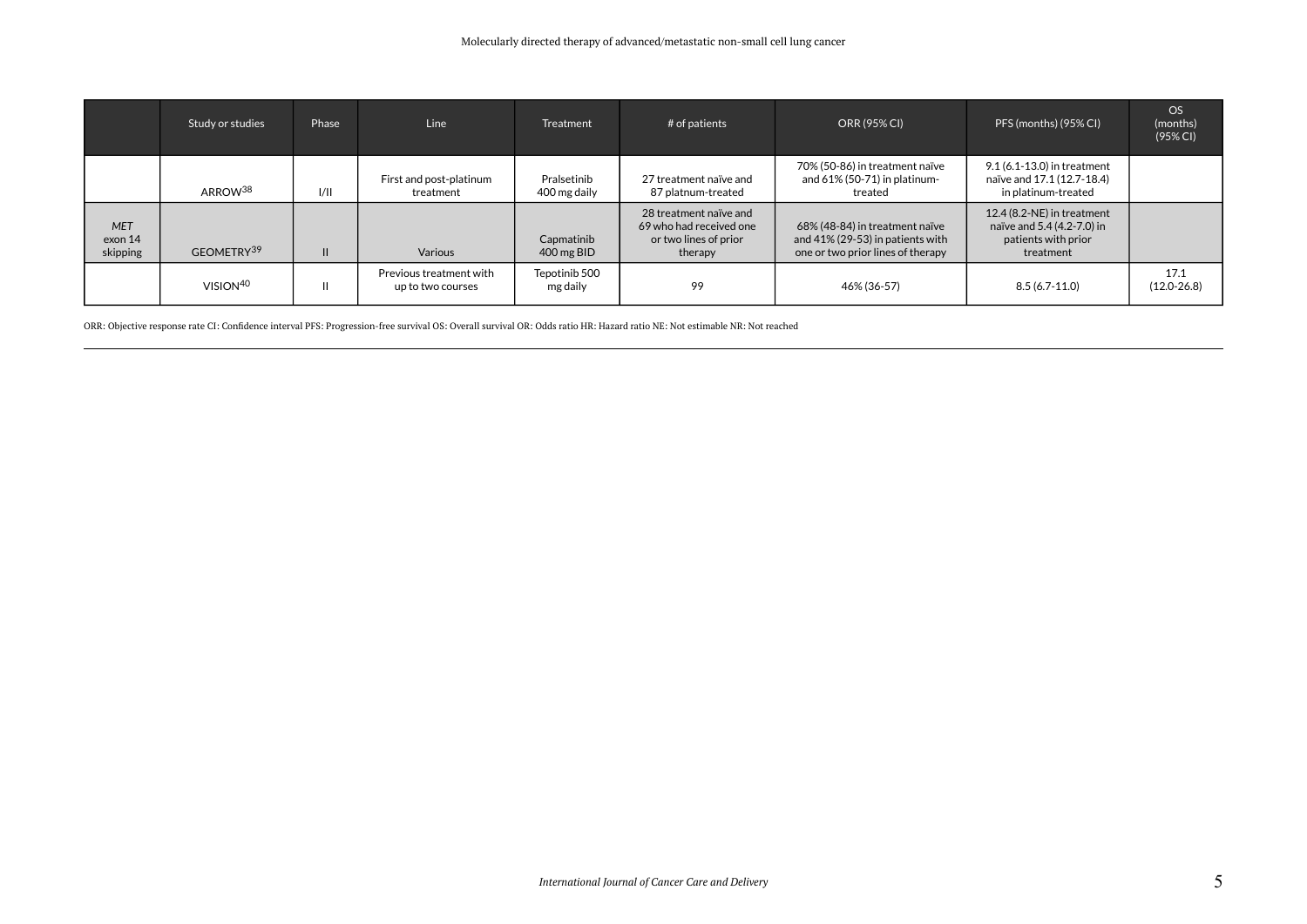## *BRAF* V600E MUTATION

A combination of dabrafenib and trametinib has been evaluated for NSCLC with *BRAF* V600E mutation in the first-line setting.<sup>31</sup> In this phase II study, patients were treated with dabrafenib 150 mg BID and trametinib 2 mg daily. The ORR in this study was 64% (95% CI, 46-79). The patients receiving this combination had a median OS of 24.6 months (95% CI, 12.3-NE) and median PFS of 14.6 months (7.0-22.1). Grade 3 or higher adverse effects were experienced in 69% of patients.

## *KRAS* G12C MUTATION

Sotorasib has recently gained accelerated approval for the treatment of *KRAS* G12C-mutated NSCLC in the postchemotherapy, and optimally post chemoimmunotherapy, setting. The CodeBreaK100 study provided the data to support its use in this indication.<sup>32,33</sup> In this study, patients received sotorasib 960 mg daily in patients who had progressed on immunotherapy and/or platinum-based chemotherapy. The ORR was 37.1% (95% CI, 28.6-46.2). Patients showed a median PFS of 6.8 months (95% CI, 5.1-8.2). The median OS was 12.5 months (95% CI, 10.0-NE). Grade 3 treatment-related adverse events affected 19.8% of patients, and one had a grade 4 adverse event. Of note, the use of proton pump inhibitors with sotorasib may substantially reduce drug levels and should be avoided.

#### *NTRK* 1/2/3 FUSION

Larotrectinib and entrectinib are options for therapy in NSCLC patients with *NTRK* 1/2/3 fusions. Lin et al. pooled results from the NAVIGATE and NCT02122913 studies and showed that 20 patients with NSCLC and *NTRK* fusions treated with Larotrectinib 100 mg BID had an ORR of 73% (95% CI, 45-92). $34,35$  These patients had a median OS of 40.7 months (95% CI, 17.2-NE). Two patients (10%) experienced treatment-related grade 3 adverse events.

Doebele et al. evaluated the use of entrectinib in patients with advanced or metastatic *NTRK* fusions in a combination of phase I and II trials.<sup>36</sup> Of the 54 patients, 10 had *NTRK*  fusion NSCLC. These patients showed an ORR of 70% (95% CI, 35-93). Median OS for the entire cohort, not just the NSCLC patients, was 21 months (95% CI, 14.9-NE). Serious treatment-related adverse events affected 10% of the *NTRK*  fusion-positive patients and 9% of the overall safety population.

#### *RET* FUSION

Selpercatinib and pralsetinib have recently gained accelerated approval for the management of *RET* fusion NSCLC. Selpercatinib was evaluated in patients with prior platinum-based chemotherapy or without prior treatment in the LIBRETTO phase I/II study.<sup>37</sup> The phase II dose was selpercatinib 160 mg BID. The patients with prior platinumbased chemotherapy had an ORR of 64% (95% CI, 54-73). This cohort had a median PFS of 16.5 months (95% CI,

13.7-NE). In the treatment naïve cohort, the ORR was 85% (95% CI, 70-94). Median OS was not reached in this group, and neither group reached median OS. Grade 3 or higher treatment-related adverse events were experienced by 28% of patients.

The use of pralsetinib in patients with *RET* rearrangements was tested in the ARROW study. <sup>38</sup> Similar to LI-BRETTO, this study was a phase I/II evaluation of patients treated with pralsetinib, with the phase II dose of 400 mg daily. Patients were separated into prior platinum-based chemotherapy and treatment naïve groups. The ORR for these groups were 61% (95% CI, 50-71) and 70% (50-86), respectively. Median PFS was 17.1 months (95% CI, 12.7-18.4) for the platinum-treated group and 9.1 months (95% CI, 6.1-13.0) in the treatment naïve group. Grade 3 or worse treatment-related adverse events affected 48% of patients in the NSCLC safety population.

#### *MET* EXON 14 SKIPPING MUTATION

Capmatinib and tepotinib have been approved by the FDA for the treatment of advanced NSCLC with *MET* exon 14 skipping mutations. The GEOMETRY trial provided support for capmatinib's approval for this indication.<sup>39</sup> In this phase II study, patients with this mutation were binned into cohorts based on prior treatment regimens and received capmatinib at a dose of 400 mg BID. The ORR for treatment naïve patients receiving this therapy was 68% (95% CI, 48-84). The ORR for patients with one or two prior lines of therapy was 41% (95% CI, 29-53). Median PFS for these groups were 12.4 months (95% CI, 8.2-NE) and 5.4 months (95% CI, 4.2-7.0), respectively. Grade 3 or higher adverse effects were experienced by 67% of patients.

Tepotinib was studied for NSCLC with *MET* exon 14 skipping mutations in the phase II VISION study. <sup>40</sup> Enrolled patients were allowed to have up to two prior lines of therapy. The ORR for the treated population was 46% (95% CI, 36-57). The median PFS was 8.5 months (95% CI, 6.7-11.0). The median overall survival data was not mature, but it was reported as 17.1 months (95% CI, 12.0-26.8). Topotinib-related grade 3 or higher adverse events occurred at a frequency of 28%.

#### **CONCLUSION**

The impressive studies above have provided exciting improvements for the management of patients with molecularly-altered NSCLC. Importantly, they have provided hope for our patients with new and effective first- and subsequent-line options for their cancer. Notably, the pace of approvals of these agents seems to be quickening, with several gaining accelerated approval over the past couple of years. Future studies will attempt to refine and expand on these options to continue pushing to improve outcomes for patients with NSCLC.

#### FUTURE DIRECTIONS

The continued success and growth of molecularly directed therapy will rely on refining treatments for current targets,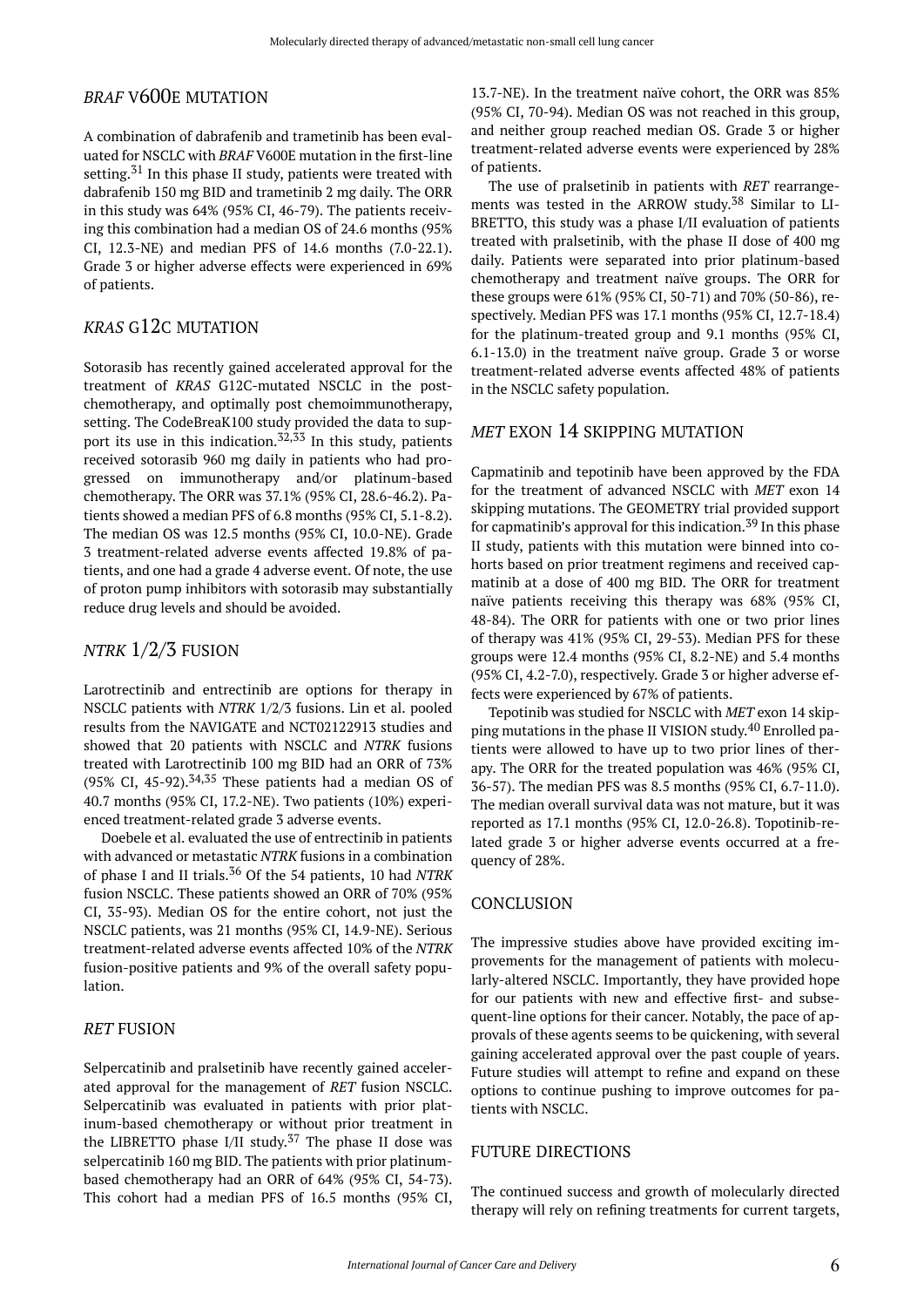

**Figure 1. Preferred molecularly targeted agents are shown for each actionable mutation in NSCLC** 

developing effective treatments for known targets without currently approved treatments, and identifying new molecular targets for patients with advanced or metastatic NSCLC.

Agents targeting HER2 are likely to be added as the next wave of targeted therapies available to clinicians to treat their advanced NSCLC patients. Trastuzumab Deruxtecan has been granted breakthrough FDA designation based on results from the currently active DESTINY-Lung01 trial.<sup>41</sup> This trial showed a 55% ORR (95% CI, 44-65), median PFS of 8.2 months (95% CI, 6.0-11.9), and median OS of 17.8 months (95% CI, 13.8-22.1) in patients refractory to stan-

dard treatment. Similarly, poziotinib has been granted FDA fast track designation for patients harboring HER2 exon 20 mutations based on findings from a phase II trial demonstrating an ORR of 58% (95% CI, 40.9-73.0).<sup>42</sup>

The promising progress of recent years of molecularly targeted therapy in the NSCLC field will hopefully serve as a harbinger for continued discovery that will improve quality and duration of life for our patients.

Submitted: December 15, 2021 PST, Accepted: December 25, 2021 PST



This is an open-access article distributed under the terms of the Creative Commons Attribution 4.0 International License (CCBY-SA-4.0). View this license's legal deed at https://creativecommons.org/licenses/by-sa/4.0 and legal code at https://creativecommons.org/licenses/by-sa/4.0/legalcode for more information.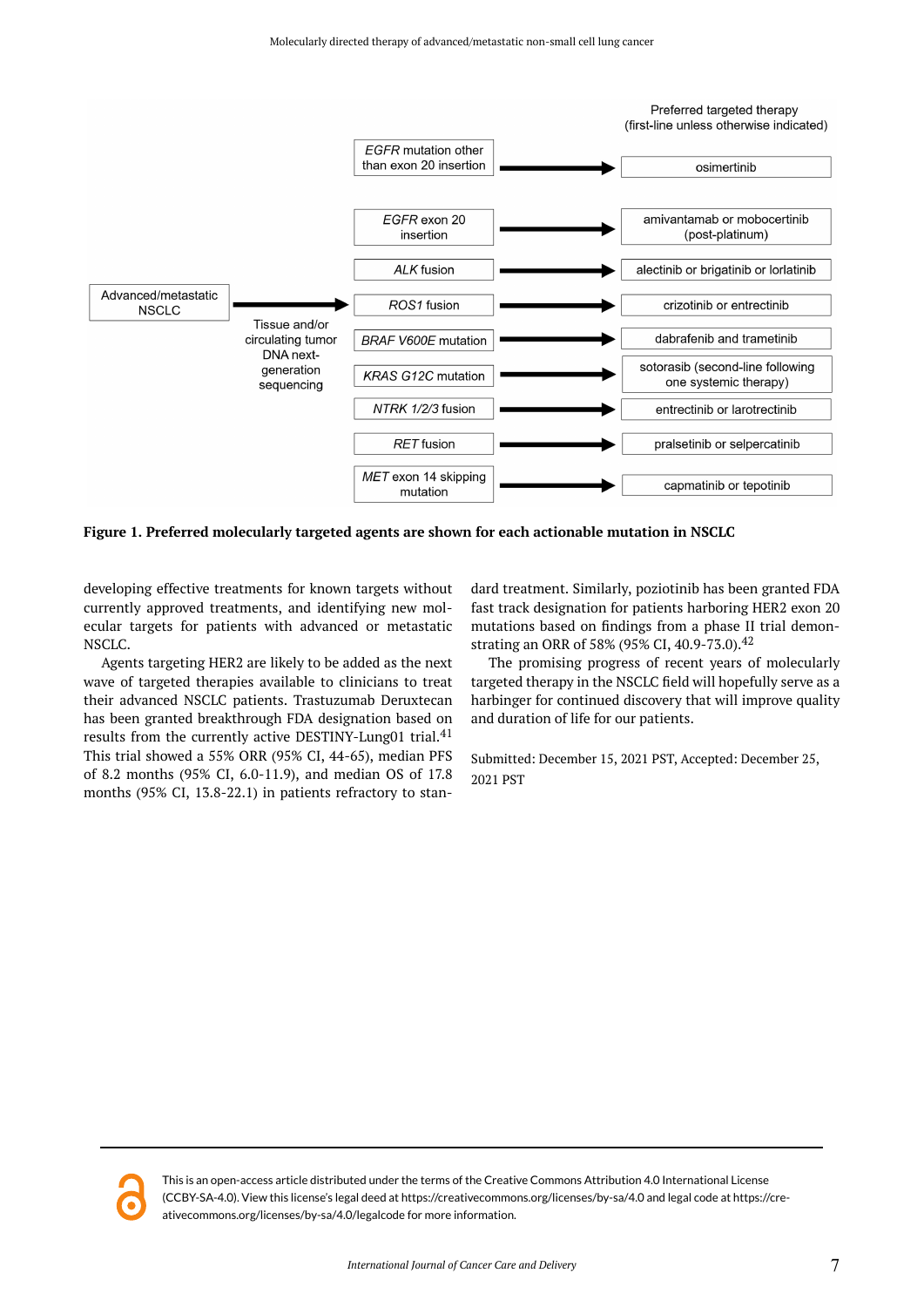# REFERENCES

1. Siegel RL, Miller KD, Jemal A. Cancer statistics, 2020. *CA Cancer J Clin*. 2020;70(1):7-30. [doi:10.3322/c](https://doi.org/10.3322/caac.21590) [aac.21590](https://doi.org/10.3322/caac.21590) 

2. Sholl LM, Aisner DL, Varella-Garcia M, et al. Multiinstitutional Oncogenic Driver Mutation Analysis in Lung Adenocarcinoma: The Lung Cancer Mutation Consortium Experience. *J Thorac Oncol*. 2015;10(5):768-777. [doi:10.1097/JTO.0000000000000](https://doi.org/10.1097/JTO.0000000000000516) [516](https://doi.org/10.1097/JTO.0000000000000516)

3. Tfayli A, Rafei H, Mina A, et al. Prevalence of EGFR and ALK Mutations in Lung Adenocarcinomas in the Levant Area - a Prospective Analysis. *Asian Pac J Cancer Prev*. 2017;18(1):107-114. [doi:10.22034/APJC](https://doi.org/10.22034/APJCP.2017.18.1.107) [P.2017.18.1.107](https://doi.org/10.22034/APJCP.2017.18.1.107)

4. Allen T, Xiao Y, Abraham A, et al. Prevalence of ALK mutations in advanced NSCLC patients in the United States: Analysis with a real world oncology database. *J Clin Oncol*. 2020;38(15\_suppl):e21586-e21586. [doi:10.1200/JCO.2](https://doi.org/10.1200/JCO.2020.38.15_suppl.e21586) 020.38.15 suppl.e21586

5. Soria JC, Ohe Y, Vansteenkiste J, et al. Osimertinib in Untreated EGFR-Mutated Advanced Non–Small-Cell Lung Cancer. *N Engl J Med*. 2018;378(2):113-125. [doi:10.1056/NEJMoa1713137](https://doi.org/10.1056/NEJMoa1713137) 

6. Ramalingam SS, Vansteenkiste J, Planchard D, et al. Overall Survival with Osimertinib in Untreated, EGFR-Mutated Advanced NSCLC. *N Engl J Med*. 2020;382(1):41-50. [doi:10.1056/NEJMoa1913662](https://doi.org/10.1056/NEJMoa1913662) 

7. Zhou C, Wu YL, Chen G, et al. Erlotinib versus chemotherapy as first-line treatment for patients with advanced EGFR mutation-positive non-small-cell lung cancer (OPTIMAL, CTONG-0802): a multicentre, open-label, randomised, phase 3 study. *Lancet Oncol*. 2011;12(8):735-742. [doi:10.1016/S1470-2045\(11\)7018](https://doi.org/10.1016/S1470-2045(11)70184-X) [4-X](https://doi.org/10.1016/S1470-2045(11)70184-X)

8. Zhou C, Wu YL, Chen G, et al. Final overall survival results from a randomised, phase III study of erlotinib versus chemotherapy as first-line treatment of EGFR mutation-positive advanced non-small-cell lung cancer (OPTIMAL, CTONG-0802). *Ann Oncol*. 2015;26(9):1877-1883. [doi:10.1093/annonc/mdv276](https://doi.org/10.1093/annonc/mdv276) 

9. Rosell R, Carcereny E, Gervais R, et al. Erlotinib versus standard chemotherapy as first-line treatment for European patients with advanced EGFR mutationpositive non-small-cell lung cancer (EURTAC): a multicentre, open-label, randomised phase 3 trial. *Lancet Oncol*. 2012;13(3):239-246. [doi:10.1016/S147](https://doi.org/10.1016/S1470-2045(11)70393-X) [0-2045\(11\)70393-X](https://doi.org/10.1016/S1470-2045(11)70393-X) 

10. Sequist LV, Yang JCH, Yamamoto N, et al. Phase III Study of Afatinib or Cisplatin Plus Pemetrexed in Patients With Metastatic Lung Adenocarcinoma With EGFR Mutations. *J Clin Oncol*. 2013;31(27):3327-3334. [doi:10.1200/JCO.2012.44.2806](https://doi.org/10.1200/JCO.2012.44.2806)

11. Wu YL, Zhou C, Hu CP, et al. Afatinib versus cisplatin plus gemcitabine for first-line treatment of Asian patients with advanced non-small-cell lung cancer harbouring EGFR mutations (LUX-Lung 6): an open-label, randomised phase 3 trial. *Lancet Oncol*. 2014;15(2):213-222. [doi:10.1016/S1470-2045\(13\)7060](https://doi.org/10.1016/S1470-2045(13)70604-1) [4-1](https://doi.org/10.1016/S1470-2045(13)70604-1) 

12. Yang JCH, Wu YL, Schuler M, et al. Afatinib versus cisplatin-based chemotherapy for EGFR mutationpositive lung adenocarcinoma (LUX-Lung 3 and LUX-Lung 6): analysis of overall survival data from two randomised, phase 3 trials. *Lancet Oncol*. 2015;16(2):141-151. [doi:10.1016/S1470-2045\(14\)7117](https://doi.org/10.1016/S1470-2045(14)71173-8) [3-8](https://doi.org/10.1016/S1470-2045(14)71173-8) 

13. Park K, Tan EH, O'Byrne K, et al. Afatinib versus gefitinib as first-line treatment of patients with EGFR mutation-positive non-small-cell lung cancer (LUX-Lung 7): a phase 2B, open-label, randomised controlled trial. *Lancet Oncol*. 2016;17(5):577-589. [do](https://doi.org/10.1016/S1470-2045(16)30033-X) [i:10.1016/S1470-2045\(16\)30033-X](https://doi.org/10.1016/S1470-2045(16)30033-X) 

14. Paz-Ares L, Tan EH, O'Byrne K, et al. Afatinib versus gefitinib in patients with EGFR mutationpositive advanced non-small-cell lung cancer: overall survival data from the phase IIb LUX-Lung 7 trial. *Ann Oncol*. 2017;28(2):270-277. [doi:10.1093/annonc/](https://doi.org/10.1093/annonc/mdw611) [mdw611](https://doi.org/10.1093/annonc/mdw611)

15. Patil VM, Noronha V, Joshi A, et al. Phase III study of gefitinib or pemetrexed with carboplatin in EGFRmutated advanced lung adenocarcinoma. *ESMO Open*. 2017;2(1):e000168. [doi:10.1136/esmoopen-201](https://doi.org/10.1136/esmoopen-2017-000168) [7-000168](https://doi.org/10.1136/esmoopen-2017-000168)

16. Wu YL, Cheng Y, Zhou X, et al. Dacomitinib versus gefitinib as first-line treatment for patients with EGFR-mutation-positive non-small-cell lung cancer (ARCHER 1050): a randomised, open-label, phase 3 trial. *Lancet Oncol*. 2017;18(11):1454-1466. [doi:10.101](https://doi.org/10.1016/S1470-2045(17)30608-3) [6/S1470-2045\(17\)30608-3](https://doi.org/10.1016/S1470-2045(17)30608-3) 

17. Mok TS, Cheng Y, Zhou X, et al. Updated Overall Survival in a Randomized Study Comparing Dacomitinib with Gefitinib as First-Line Treatment in Patients with Advanced Non-Small-Cell Lung Cancer and EGFR-Activating Mutations. *Drugs*. 2021;81(2):257-266. [doi:10.1007/s40265-020-01441-6](https://doi.org/10.1007/s40265-020-01441-6)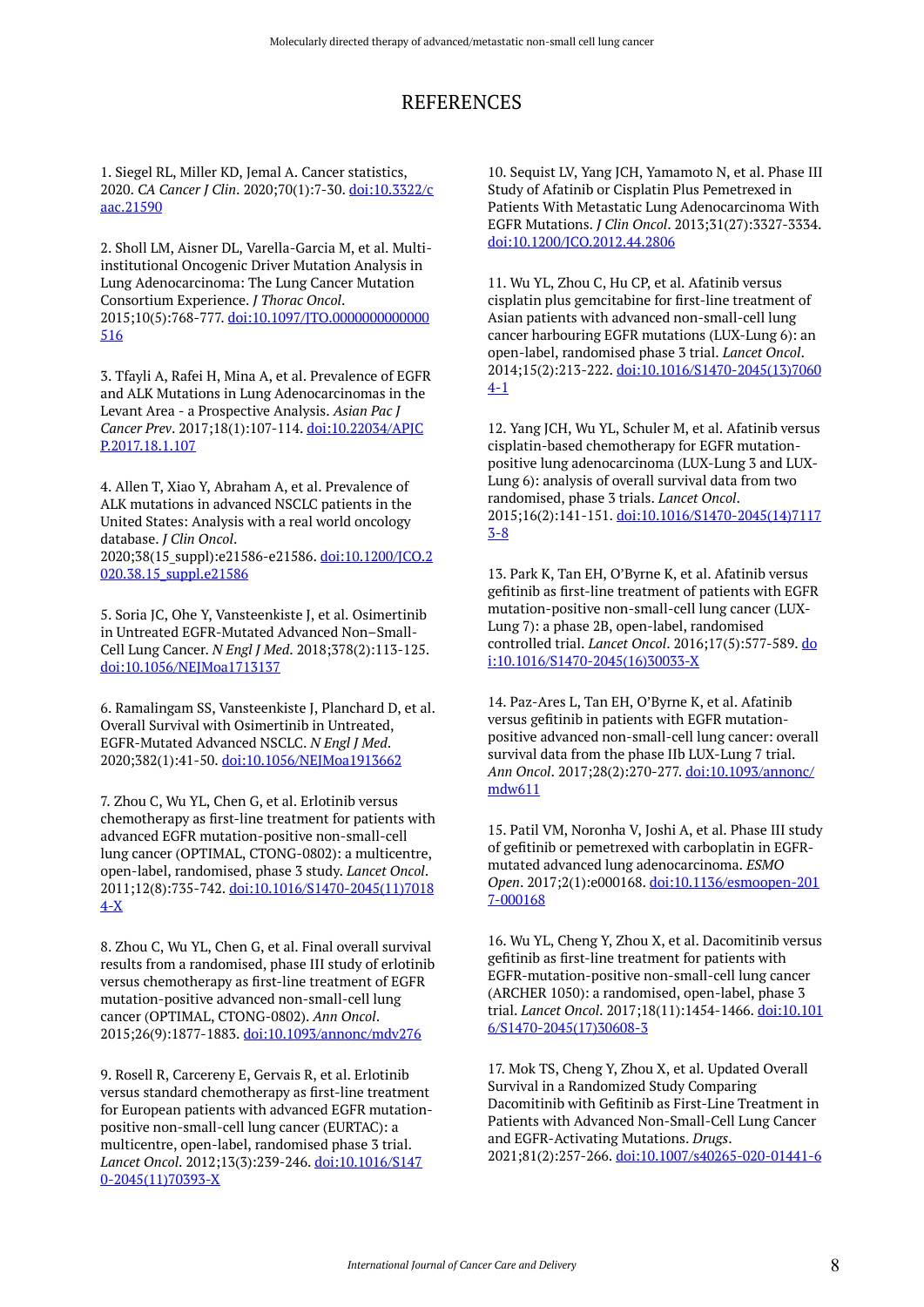18. Nakagawa K, Garon EB, Seto T, et al. Ramucirumab plus erlotinib in patients with untreated, EGFR-mutated, advanced non-small-cell lung cancer (RELAY): a randomised, double-blind, placebo-controlled, phase 3 trial. *Lancet Oncol*. 2019;20(12):1655-1669. [doi:10.1016/S1470-2045\(19\)3](https://doi.org/10.1016/S1470-2045(19)30634-5) [0634-5](https://doi.org/10.1016/S1470-2045(19)30634-5) 

19. Saito H, Fukuhara T, Furuya N, et al. Erlotinib plus bevacizumab versus erlotinib alone in patients with EGFR-positive advanced non-squamous non-smallcell lung cancer (NEJ026): interim analysis of an open-label, randomised, multicentre, phase 3 trial. *Lancet Oncol*. 2019;20(5):625-635. [doi:10.1016/S147](https://doi.org/10.1016/S1470-2045(19)30035-X) [0-2045\(19\)30035-X](https://doi.org/10.1016/S1470-2045(19)30035-X) 

20. Park K, Haura EB, Leighl NB, et al. Amivantamab in EGFR Exon 20 Insertion-Mutated Non-Small-Cell Lung Cancer Progressing on Platinum Chemotherapy: Initial Results From the CHRYSALIS Phase I Study. *J Clin Oncol*. 2021;39(30):3391-3402. [doi:10.1200/JCO.2](https://doi.org/10.1200/JCO.21.00662) [1.00662](https://doi.org/10.1200/JCO.21.00662)

21. Zhou C, Ramalingam SS, Kim TM, et al. Treatment Outcomes and Safety of Mobocertinib in Platinum-Pretreated Patients With EGFR Exon 20 Insertion–Positive Metastatic Non–Small Cell Lung Cancer: A Phase 1/2 Open-label Nonrandomized Clinical Trial. *JAMA Oncol*. Published online October 14, 2021:e214761. [doi:10.1001/jamaoncol.2021.4761](https://doi.org/10.1001/jamaoncol.2021.4761)

22. Peters S, Camidge DR, Shaw AT, et al. Alectinib versus Crizotinib in Untreated ALK-Positive Non-Small-Cell Lung Cancer. *N Engl J Med*. 2017;377(9):829-838. [doi:10.1056/NEJMoa1704795](https://doi.org/10.1056/NEJMoa1704795)

23. Mok T, Camidge DR, Gadgeel SM, et al. Updated overall survival and final progression-free survival data for patients with treatment-naive advanced ALKpositive non-small-cell lung cancer in the ALEX study. *Ann Oncol*. 2020;31(8):1056-1064. [doi:10.1016/](https://doi.org/10.1016/j.annonc.2020.04.478) [j.annonc.2020.04.478](https://doi.org/10.1016/j.annonc.2020.04.478)

24. Camidge DR, Kim HR, Ahn MJ, et al. Brigatinib versus Crizotinib in ALK-Positive Non-Small-Cell Lung Cancer. *N Engl J Med*. 2018;379(21):2027-2039. [d](https://doi.org/10.1056/NEJMoa1810171) [oi:10.1056/NEJMoa1810171](https://doi.org/10.1056/NEJMoa1810171) 

25. Camidge DR, Kim HR, Ahn MJ, et al. Brigatinib Versus Crizotinib in Advanced ALK Inhibitor-Naive ALK-Positive Non-Small Cell Lung Cancer: Second Interim Analysis of the Phase III ALTA-1L Trial. *J Clin Oncol*. 2020;38(31):3592-3603. [doi:10.1200/JCO.20.00](https://doi.org/10.1200/JCO.20.00505) [505](https://doi.org/10.1200/JCO.20.00505)

26. Shaw AT, Bauer TM, Marinis F de, et al. First-Line Lorlatinib or Crizotinib in Advanced ALK-Positive Lung Cancer. *N Engl J Med*. Published online November 18, 2020. [doi:10.1056/NEJMoa2027187](https://doi.org/10.1056/NEJMoa2027187) 

27. Dziadziuszko R, Krebs MG, De Braud F, et al. Updated Integrated Analysis of the Efficacy and Safety of Entrectinib in Locally Advanced or Metastatic ROS1 Fusion–Positive Non–Small-Cell Lung Cancer. *J Clin Oncol*. 2021;39(11):1253-1263. [do](https://doi.org/10.1200/JCO.20.03025) [i:10.1200/JCO.20.03025](https://doi.org/10.1200/JCO.20.03025)

28. Shaw AT, Yeap BY, Solomon BJ, et al. Effect of crizotinib on overall survival in patients with advanced non-small-cell lung cancer harbouring ALK gene rearrangement: a retrospective analysis. *Lancet Oncol*. 2011;12(11):1004-1012. [doi:10.1016/S1470-20](https://doi.org/10.1016/S1470-2045(11)70232-7) [45\(11\)70232-7](https://doi.org/10.1016/S1470-2045(11)70232-7)

29. Shaw AT, Riely GJ, Bang YJ, et al. Crizotinib in ROS1-rearranged advanced non-small-cell lung cancer (NSCLC): updated results, including overall survival, from PROFILE 1001. *Ann Oncol*. 2019;30(7):1121-1126. [doi:10.1093/annonc/mdz131](https://doi.org/10.1093/annonc/mdz131)

30. Lim SM, Kim HR, Lee JS, et al. Open-Label, Multicenter, Phase II Study of Ceritinib in Patients With Non–Small-Cell Lung Cancer Harboring ROS1 Rearrangement. *J Clin Oncol*. 2017;35(23):2613-2618. [doi:10.1200/JCO.2016.71.3701](https://doi.org/10.1200/JCO.2016.71.3701)

31. Planchard D, Smit EF, Groen HJM, et al. Dabrafenib plus trametinib in patients with previously untreated BRAFV600E-mutant metastatic non-small-cell lung cancer: an open-label, phase 2 trial. *Lancet Oncol*. 2017;18(10):1307-1316. [doi:10.101](https://doi.org/10.1016/S1470-2045(17)30679-4) [6/S1470-2045\(17\)30679-4](https://doi.org/10.1016/S1470-2045(17)30679-4) 

32. Hong DS, Fakih MG, Strickler JH, et al. KRASG12C Inhibition with Sotorasib in Advanced Solid Tumors. *N Engl J Med*. 2020;383(13):1207-1217. [doi:10.1056/N](https://doi.org/10.1056/NEJMoa1917239) EJMoa1917239

33. Skoulidis F, Li BT, Dy GK, et al. Sotorasib for Lung Cancers with KRAS p.G12C Mutation. *N Engl J Med*. Published online June 4, 2021. [doi:10.1056/NEJMoa21](https://doi.org/10.1056/NEJMoa2103695) [03695](https://doi.org/10.1056/NEJMoa2103695)

34. Drilon A, Laetsch TW, Kummar S, et al. Efficacy of Larotrectinib in TRK Fusion-Positive Cancers in Adults and Children. *N Engl J Med*. 2018;378(8):731-739. [doi:10.1056/NEJMoa1714448](https://doi.org/10.1056/NEJMoa1714448)

35. Lin JJ, Kummar S, Tan DSW, et al. Long-term efficacy and safety of larotrectinib in patients with TRK fusion-positive lung cancer. *J Clin Oncol*. 2021;39(15\_suppl):9109-9109. [doi:10.1200/JCO.202](https://doi.org/10.1200/JCO.2021.39.15_suppl.9109) 1.39.15\_suppl.9109

36. Doebele RC, Drilon A, Paz-Ares L, et al. Entrectinib in patients with advanced or metastatic NTRK fusion-positive solid tumours: integrated analysis of three phase 1–2 trials. *Lancet Oncol*. 2020;21(2):271-282. [doi:10.1016/S1470-2045\(19\)3069](https://doi.org/10.1016/S1470-2045(19)30691-6) [1-6](https://doi.org/10.1016/S1470-2045(19)30691-6)